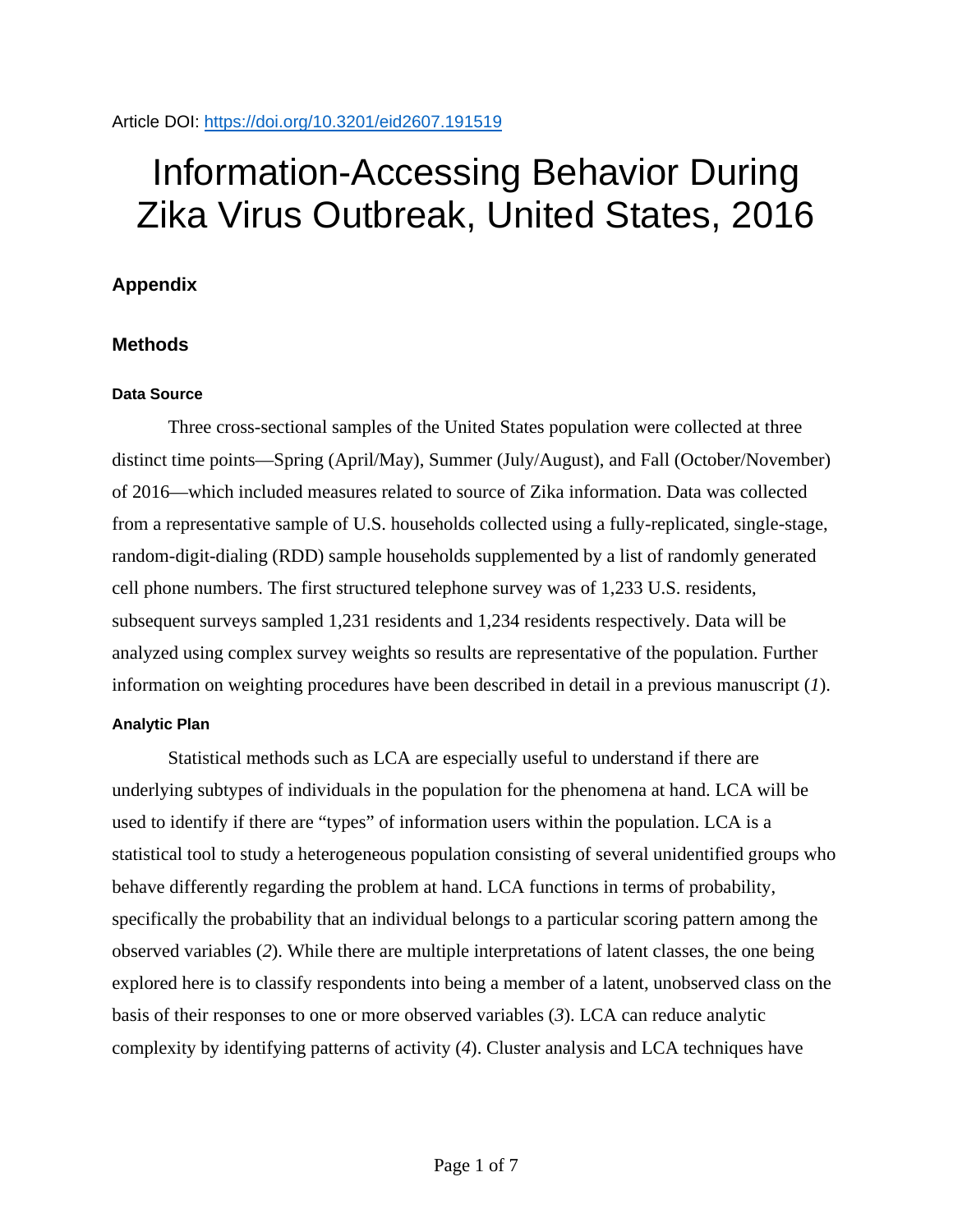been used within the fields of psychology, organizational behavior, and political science, and applied to examining health behaviors (*2*,*5*–*11*).

#### **Model Selection**

There is some debate in best practices for LCA model selection, especially when applying weighted population estimates when likelihood ratio tests may not be appropriately run since maximum likelihood estimates are not possible (*12*). In accordance with the best practices set out by Nylund, Asparaouhov, & Muthen (2007), several criteria were used to determine the optimal number of classes (*13*). The criteria applied here were:

- 1. Akaike and Bayesian information criteria (AIC and BIC) (*14*);
- 2. Lo-Mendell-Rubin adjusted likelihood ratio test;
- 3. Entropy;
- 4. the relative size of classes in each model;
- 5. substantive interpretability;
- 6. and replication of the LCA solution in all three samples.

### **Results**

LCA results suggested a replicable three-class solution of information users in the population, with classes distinguished by the number of sources accessed. Appendix Tables 1–3 demonstrate the selection criteria used to compare 2–6 classes and reflect the three classes solution had the best goodness of fit at each time point. Results as to the proportion of the population in each class and accessing each source by time point are below in Appendix Tables 4–6.

#### **Sample 1: Spring 2016**

The proportion of the population in each of the three-classes is shown in Appendix Table 1. The average latent class probability, an indicator of membership within a latent class, measures how certain an individual is to be in one class compared to another, was high- 0.944, 0.893, and 0.906 respectively. Within Class 1, the probability of getting information from print news was 0.845, broadcast news was 0.814, social media was 0.564, doctor was 0.667,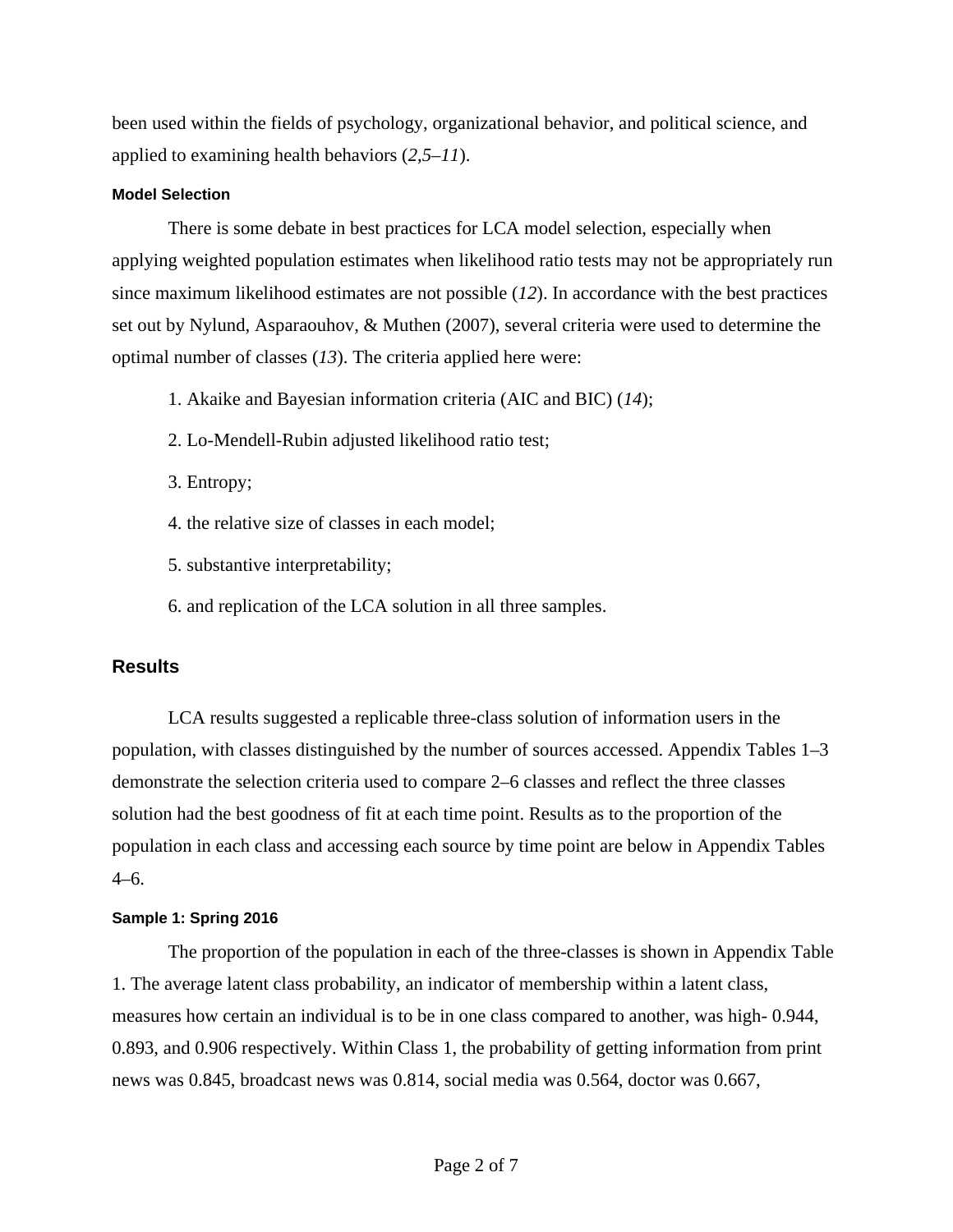government was 0.645, and family/friends was 0.729. Within Class 2, the probability of getting information from print news was 0.844, broadcast news was 0.675, social media was 1.00, doctor was 0.00, government was 0.035, and family/friends was 0.390. Within Class 3, the probability of getting information from print news was 0.597, broadcast news was 0.786, social media was 0.004, doctor was 0.047, government was 0.108, and family/friends was 0.164.

#### **Sample 2: Summer 2016**

The proportion of the population in each of the three-classes is shown in Appendix Table 2. From time 1 to time 2, the proportion of the population in each class shifted. Class 1, people who sought information from many sources, was 13.8% of the population, Class 2, those who primarily sought information from mass media and social media were 51.5% of the population, and Class 3, the least active information seekers, was 34.7% of the population. The average latent class probability, an indicator of membership within a latent class, measures how certain an individual is to be in one class compared to another, was still high- 0.890, 0.792, and 0.947 respectively. For Class 1, the probability of getting information from print news was 0.881, broadcast news was 0.735, social media was 0.635, doctor was 0.605, government was 0.518, and family/friends was 0.806. Within Class 2, the probability of getting information from print news was 1.00, broadcast news was 0.818, social media was 0.376, doctor was 0.00, government was 0.090, and family/friends was 0.277. Within Class 3, the probability of getting information from print news was 0.193, broadcast news was 0.665, social media was 0.169, doctor was 0.105, government was 0.073, and family/friends was 0.227.

#### **Sample 3: Fall 2016**

The proportion of the population in each of the three-classes is shown in Appendix Table 3. The proportion of the population in each class was similar to Sample 2. The average latent class probability, an indicator of membership within a latent class, measures how certain an individual is to be in one class compared to another, was also high- 0.852, 0.860, 0.872 respectively. For Class 1, the probability of getting information from print news was 0.818, broadcast news was 0.834, social media was 0.764, doctor was 0.564, government was 0.482, and family/friends was 0.789. Within Class 2, the probability of getting information from print news was 0.871, broadcast news was 0.816, social media was 0.414, doctor was 0.024, government was 0.151, and family/friends was 0.171. Within Class 3, the probability of getting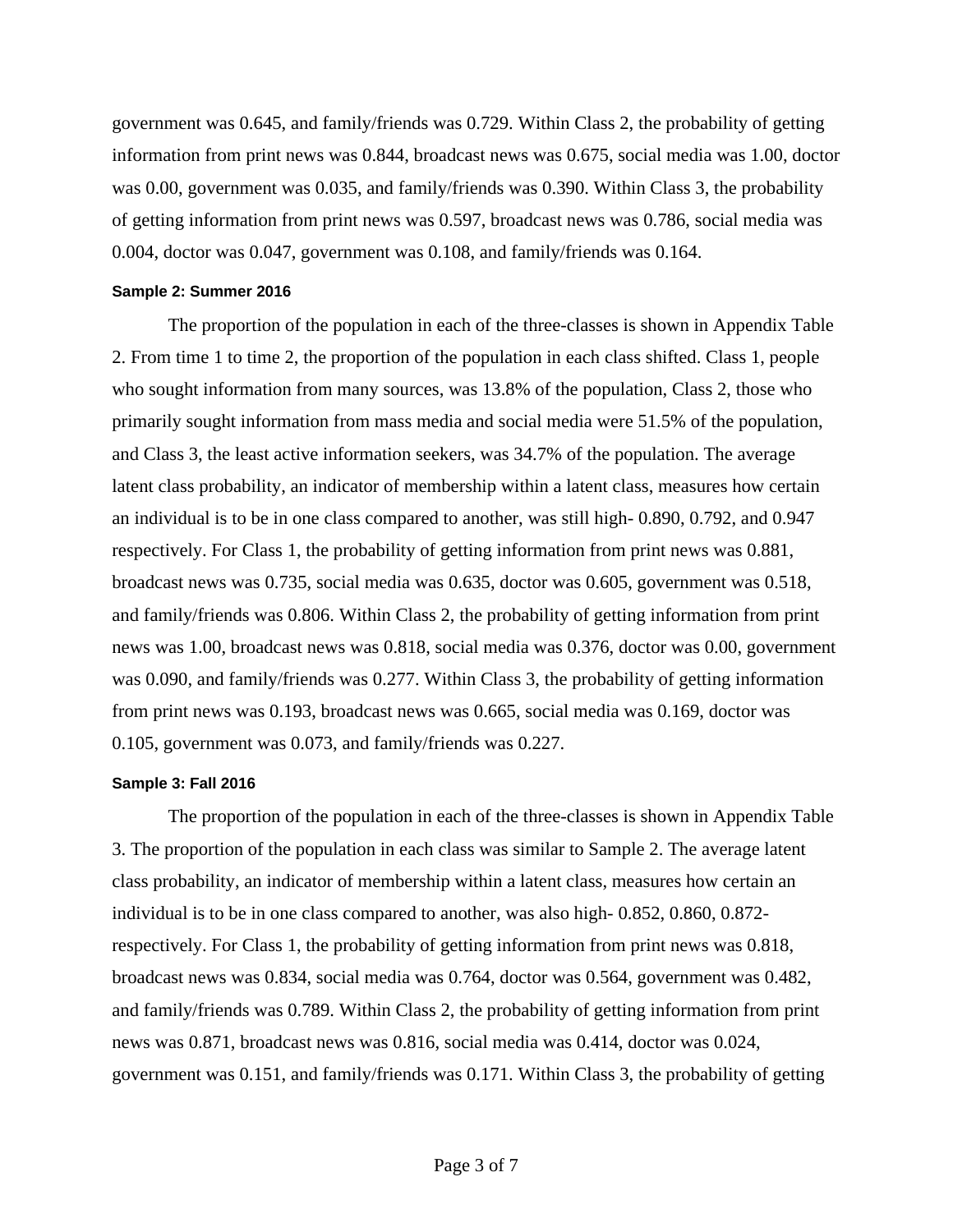information from print news was 0.000, broadcast news was 0.463, social media was 0.131, doctor was 0.044, government was 0.014, and family/friends was 0.118.

#### **References**

- 1. Piltch-Loeb R, Abramson DM, Merdjanoff AA. Risk salience of a novel virus: US population risk perception, knowledge, and receptivity to public health interventions regarding the Zika virus prior to local transmission. PLoS One. 2017;12:e0188666. [PubMed](https://www.ncbi.nlm.nih.gov/entrez/query.fcgi?cmd=Retrieve&db=PubMed&list_uids=29267308&dopt=Abstract) <https://doi.org/10.1371/journal.pone.0188666>
- 2. Hagenaars JA, McCutcheon AL. Applied latent class analysis. Cambridge: Cambridge University Press; 2002.
- 3. Goodman LA. The analysis of systems of qualitative variables when some of the variables are unobservable. Part IA modified latent structure approach. American Journal of Sociology. 1974;79:1179–259.<https://doi.org/10.1086/225676>
- 4. Lanza ST, Rhoades BL. Latent class analysis: an alternative perspective on subgroup analysis in prevention and treatment. Prev Sci. 2013;14:157–68. [PubMed](https://www.ncbi.nlm.nih.gov/entrez/query.fcgi?cmd=Retrieve&db=PubMed&list_uids=21318625&dopt=Abstract) [https://doi.org/10.1007/s11121-](https://doi.org/10.1007/s11121-011-0201-1) [011-0201-1](https://doi.org/10.1007/s11121-011-0201-1)
- 5. Bucholz KK, Heath AC, Reich T, Hesselbrock VM, Krarner JR, Nurnberger JI Jr, et al. Can we subtype alcoholism? A latent class analysis of data from relatives of alcoholics in a multicenter family study of alcoholism. Alcohol Clin Exp Res. 1996;20:1462–71. [PubMed](https://www.ncbi.nlm.nih.gov/entrez/query.fcgi?cmd=Retrieve&db=PubMed&list_uids=8947326&dopt=Abstract) <https://doi.org/10.1111/j.1530-0277.1996.tb01150.x>
- 6. Hudziak JJ, Heath AC, Madden PF, Reich W, Bucholz KK, Slutske W, et al. Latent class and factor analysis of DSM-IV ADHD: a twin study of female adolescents. J Am Acad Child Adolesc Psychiatry. 1998;37:848–57. [PubMed](https://www.ncbi.nlm.nih.gov/entrez/query.fcgi?cmd=Retrieve&db=PubMed&list_uids=9695447&dopt=Abstract) <https://doi.org/10.1097/00004583-199808000-00015>
- 7. Clatworthy J, Buick D, Hankins M, Weinman J, Horne R. The use and reporting of cluster analysis in health psychology: a review. Br J Health Psychol. 2005;10:329–58. [PubMed](https://www.ncbi.nlm.nih.gov/entrez/query.fcgi?cmd=Retrieve&db=PubMed&list_uids=16238852&dopt=Abstract) <https://doi.org/10.1348/135910705X25697>
- 8. Kendler KS, Karkowski LM, Walsh D. The structure of psychosis: latent class analysis of probands from the Roscommon Family Study. Arch Gen Psychiatry. 1998;55:492–9. [PubMed](https://www.ncbi.nlm.nih.gov/entrez/query.fcgi?cmd=Retrieve&db=PubMed&list_uids=9633666&dopt=Abstract) <https://doi.org/10.1001/archpsyc.55.6.492>
- 9. Kiel GC, Layton RA. Dimensions of consumer information seeking behavior. Journal of Marketing Research. 1981;18:233–9.<https://doi.org/10.1177/002224378101800210>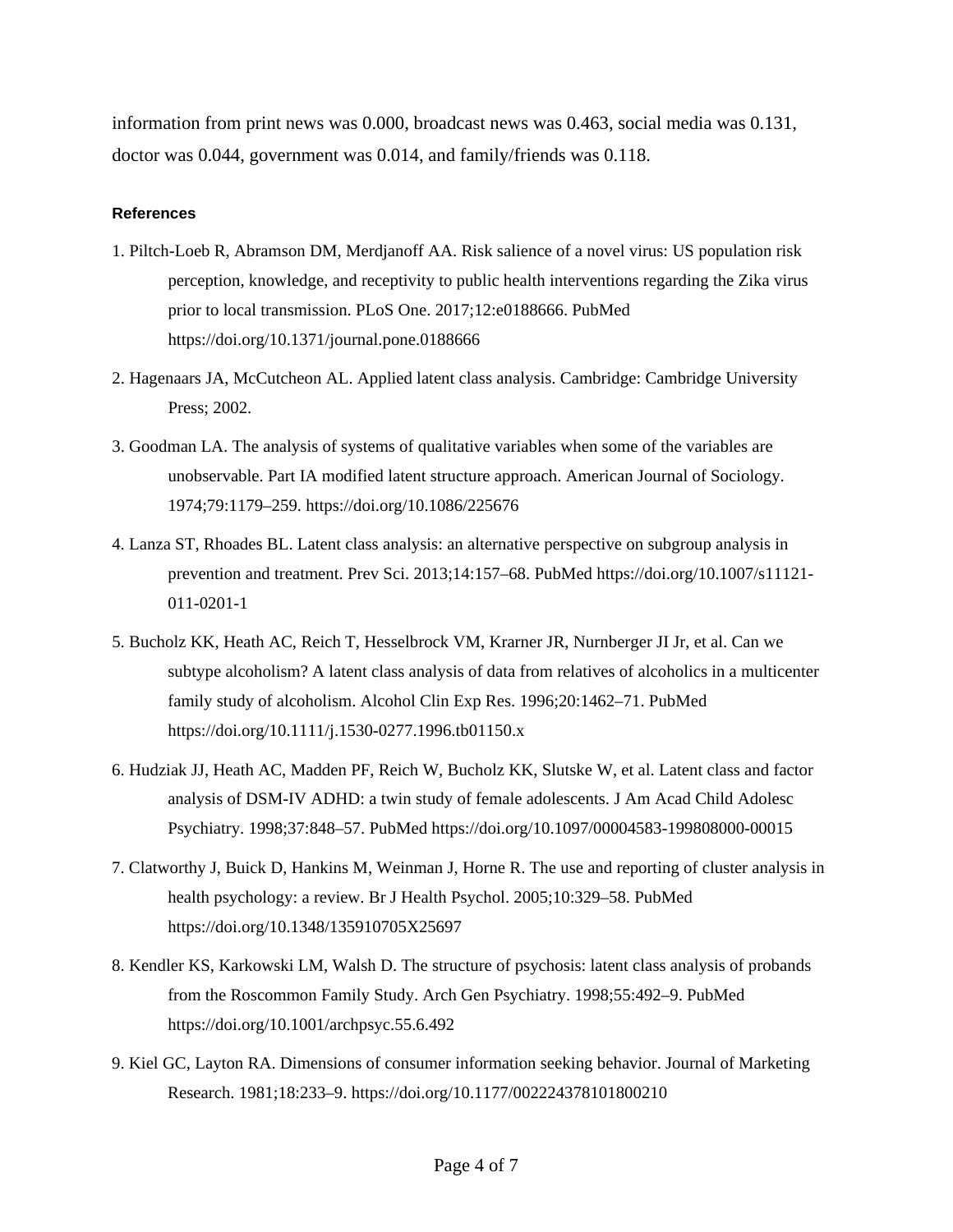- 10. Laska MN, Pasch KE, Lust K, Story M, Ehlinger E. Latent class analysis of lifestyle characteristics and health risk behaviors among college youth. Prev Sci. 2009;10:376–86. [PubMed](https://www.ncbi.nlm.nih.gov/entrez/query.fcgi?cmd=Retrieve&db=PubMed&list_uids=19499339&dopt=Abstract) <https://doi.org/10.1007/s11121-009-0140-2>
- 11. Punj G, Stewart DW. Cluster analysis in marketing research: review and suggestions for application. Journal of Marketing Research. 1983;20:134–48.<https://doi.org/10.1177/002224378302000204>
- 12. Korn EL, Graubard BI. Simultaneous testing of regression coefficients with complex survey data: use of Bonferroni t statistics. Am Stat. 1990;44:270–6.<https://doi.org/10.2307/2684345>
- 13. Nylund KL, Asparouhov T, Muthén BO. Deciding on the number of classes in latent class analysis and growth mixture modeling: a Monte Carlo simulation study. Struct Equ Modeling. 2007;14:535–69.<https://doi.org/10.1080/10705510701575396>
- 14. Muthén BO. Latent variable mixture modeling. In: Muthén BO, Marcoulides GA, editors. New developments and techniques in structural equation modeling. New York: Psychology Press; 2001. p. 21-54.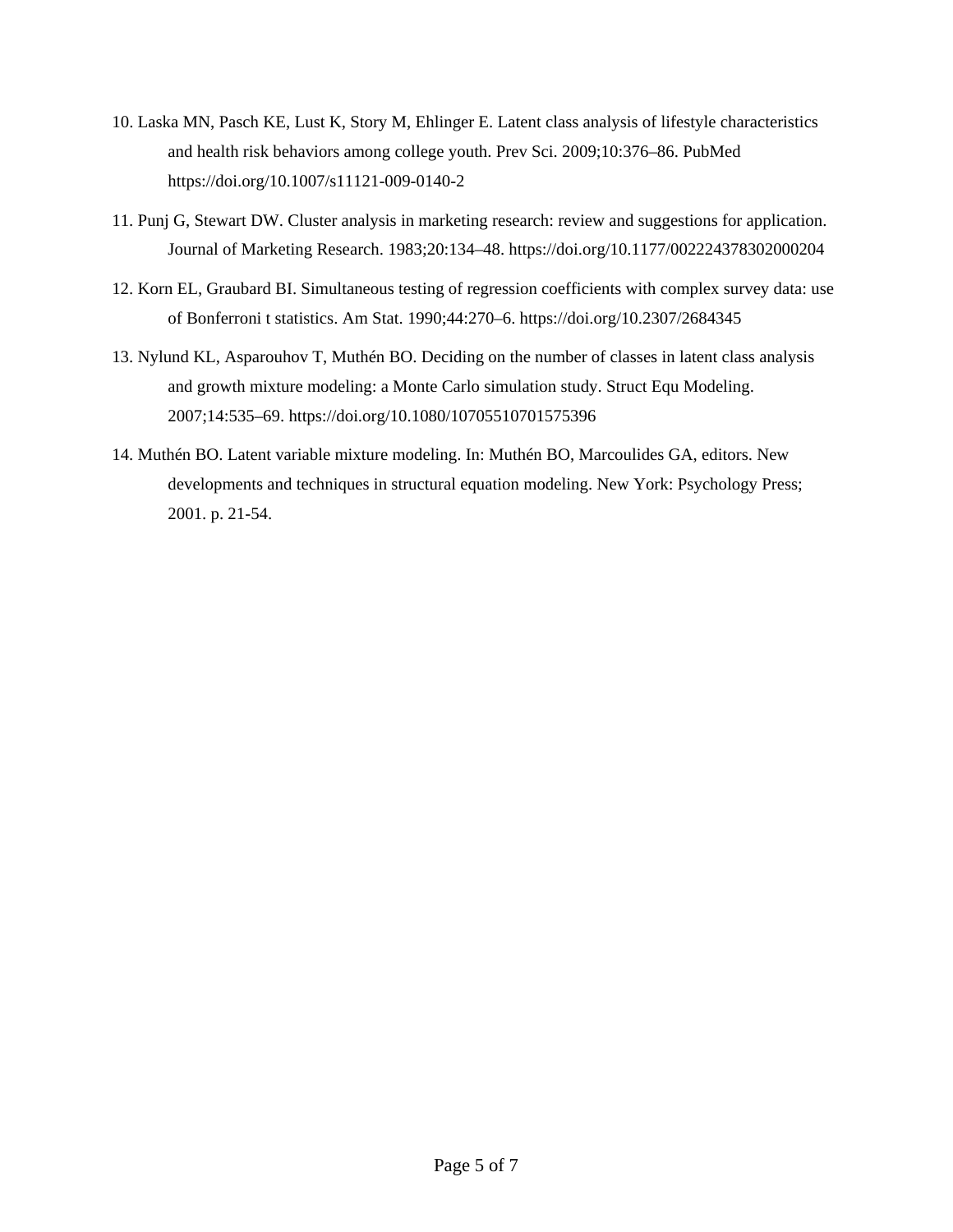| No.     |                      | H0 scaling correction |            |            |             |         | Pearson's $\gamma^2$ | $\mathsf{LR}\ \chi^2\ \mathsf{p}$ | Average LC<br>probability for most | Lo Mendell    | Vuong Lo<br><b>Mendell Rubin</b> |
|---------|----------------------|-----------------------|------------|------------|-------------|---------|----------------------|-----------------------------------|------------------------------------|---------------|----------------------------------|
| classes | H <sub>0</sub> value | factor for MLR        | <b>AIC</b> | <b>BIC</b> | <b>SBIC</b> | Entropy | p value              | value                             | likelv LC                          | Rubin p value | p value                          |
| 2 class | $-4.070.212$         | 2.0027                | 8,166.425  | 8.232.948  | 8.191.655   | 0.611   | < 0.01               | < 0.01                            | 0.844, 0.911                       | < 0.01        | < 0.01                           |
| model   |                      |                       |            |            |             |         |                      |                                   |                                    |               |                                  |
| 3 class | $-4.021.901$         | .6961                 | 8.083.802  | 8.186.146  | 8.122.618   | 0.804   | < 0.01               | < 0.01                            | 0.944, 0.893, 0.906                | < 0.01        | < 0.01                           |
| model   |                      |                       |            |            |             |         |                      |                                   |                                    |               |                                  |
| 4 class | $-3.986.520$         | .8278                 | 8.027.040  | 8.165.204  | 8.079.441   | 0.829   | 0.04                 | < 0.01                            | 0.865, 0.849, 0.906,               | 0.36          | 0.36                             |
| model   |                      |                       |            |            |             |         |                      |                                   | 0.946                              |               |                                  |
| 5 class | $-3.964.701$         | .5854                 | 7.997.402  | 8.171.387  | 8,063.388   | 0.700   | 0.99                 | 0.03                              | 0.887, 0.816, 0.891.               | 0.19          | 0.19                             |
| model   |                      |                       |            |            |             |         |                      |                                   | 0.560, 0.889                       |               |                                  |

**Appendix Table 1.** Model fit statistics of latent class analysis models on Zika information accessing behaviors. United States, April–May 2016

LC, latent class; AIC, Aikake Information criteria; BIC, Bayesian information criteria; MLR, multi-linear regression; LLR, log linear ratio

**Appendix Table 2.** Model fit statistics of latent class analysis models on Zika information accessing behaviors. United States, July–August 2016

|         |                      | H <sub>0</sub> Scaling |            |            |             |         |                      |                | Average LC           |               | Vuong Lo             |
|---------|----------------------|------------------------|------------|------------|-------------|---------|----------------------|----------------|----------------------|---------------|----------------------|
| No.     |                      | Correction Factor for  |            |            |             |         | Pearson's $\gamma^2$ | LLR $\chi^2$ p | probability for most | Lo Mendell    | <b>Mendell Rubin</b> |
| classes | H <sub>0</sub> Value | <b>MLR</b>             | <b>AIC</b> | <b>BIC</b> | <b>SBIC</b> | Entropy | p value              | value          | likely LC            | Rubin p value | p value              |
| 2 class | $-3.968.288$         | 2.0518                 | 7.962.576  | 8.029.068  | 7.987.775   | 0.712   | < 0.01               | < 0.01         | 0.758, 0.953         | 0.02          | 0.02                 |
| model   |                      |                        |            |            |             |         |                      |                |                      |               |                      |
| 3 class | $-3.932.758$         | 1.7150                 | 7.905.516  | 8.007.812  | 7.944.283   | 0.653   | < 0.01               | < 0.01         | 0.890, 0.792, 0.947  | 0.06          | 0.06                 |
| model   |                      |                        |            |            |             |         |                      |                |                      |               |                      |
| 4 class | $-3.907.997$         | 1.5895                 | 7.869.994  | 8.008.093  | 7.922.330   | 0.738   | < 0.01               | < 0.01         | 0.920, 0.822, 0.864, | 0.13          | 0.13                 |
| model   |                      |                        |            |            |             |         |                      |                | 0.850                |               |                      |
| 5 class | $-3.893.733$         | 1.8898                 | 7.855.467  | 8.029.369  | 7.921.371   | 0.695   | < 0.01               | 0.02           | 0.794, 0.779, 0.712, | 0.74          | 0.74                 |
| model   |                      |                        |            |            |             |         |                      |                | 0.922, 0.807         |               |                      |

LC, latent class; AIC, Aikake Information criteria; BIC, Bayesian information criteria; MLR, multi-linear regression; LLR, log linear ratio

**Appendix Table 3.** Model fit statistics of latent class analysis models on Zika information accessing behaviors. United States, October–November 2016

| the contract of the contract of |                      | H0 Scaling            |           |            |             |         |                      |                  | Average LC           |               | Vuong Lo      |
|---------------------------------|----------------------|-----------------------|-----------|------------|-------------|---------|----------------------|------------------|----------------------|---------------|---------------|
| No.                             |                      | Correction Factor for |           |            |             |         | Pearson's $\gamma^2$ | LLR $\gamma^2$ p | probability for most | Lo Mendell    | Mendell Rubin |
| classes                         | H <sub>0</sub> Value | <b>MLR</b>            | AIC       | <b>BIC</b> | <b>SBIC</b> | Entropy | p value              | value            | likely LC            | Rubin p value | p value       |
| 2 class                         | $-3.934.742$         | 1.7497                | 7,895.485 | 7,962.008  | 7,920.715   | 0.571   | < 0.01               | < 0.01           | 0.917, 0.797         | < 0.01        | < 0.01        |
| model                           |                      |                       |           |            |             |         |                      |                  |                      |               |               |
| 3 class                         | $-3.864.304$         | .5507                 | 7.768.608 | 7,870.952  | 7.807.423   | 0.699   | 0.40                 | 0.03             | 0.852, 0.860, 0.872  | < 0.01        | < 0.01        |
| model                           |                      |                       |           |            |             |         |                      |                  |                      |               |               |
| 4 class                         | $-3.850.260$         | 1.4955                | 7.754.520 | 7.892.685  | 7.806.921   | 0.645   | 0.98                 | 0.21             | 0.818, 0.973, 0.682, | 0.26          | 0.25          |
| model                           |                      |                       |           |            |             |         |                      |                  | 0.846                |               |               |
| 5 class                         | $-3.839.352$         | .3971                 | 7.746.703 | 7.920.688  | 7.812.690   | 0.608   | 1.00                 | 0.58             | 0.780, 0.686, 0.812, | 0.21          | 0.22          |
| model                           |                      |                       |           |            |             |         |                      |                  | 0.721, 0.929         |               |               |

LC, latent class; AIC, Aikake Information criteria; BIC, Bayesian information criteria; MLR, multi-linear regression; LLR, log linear ratio